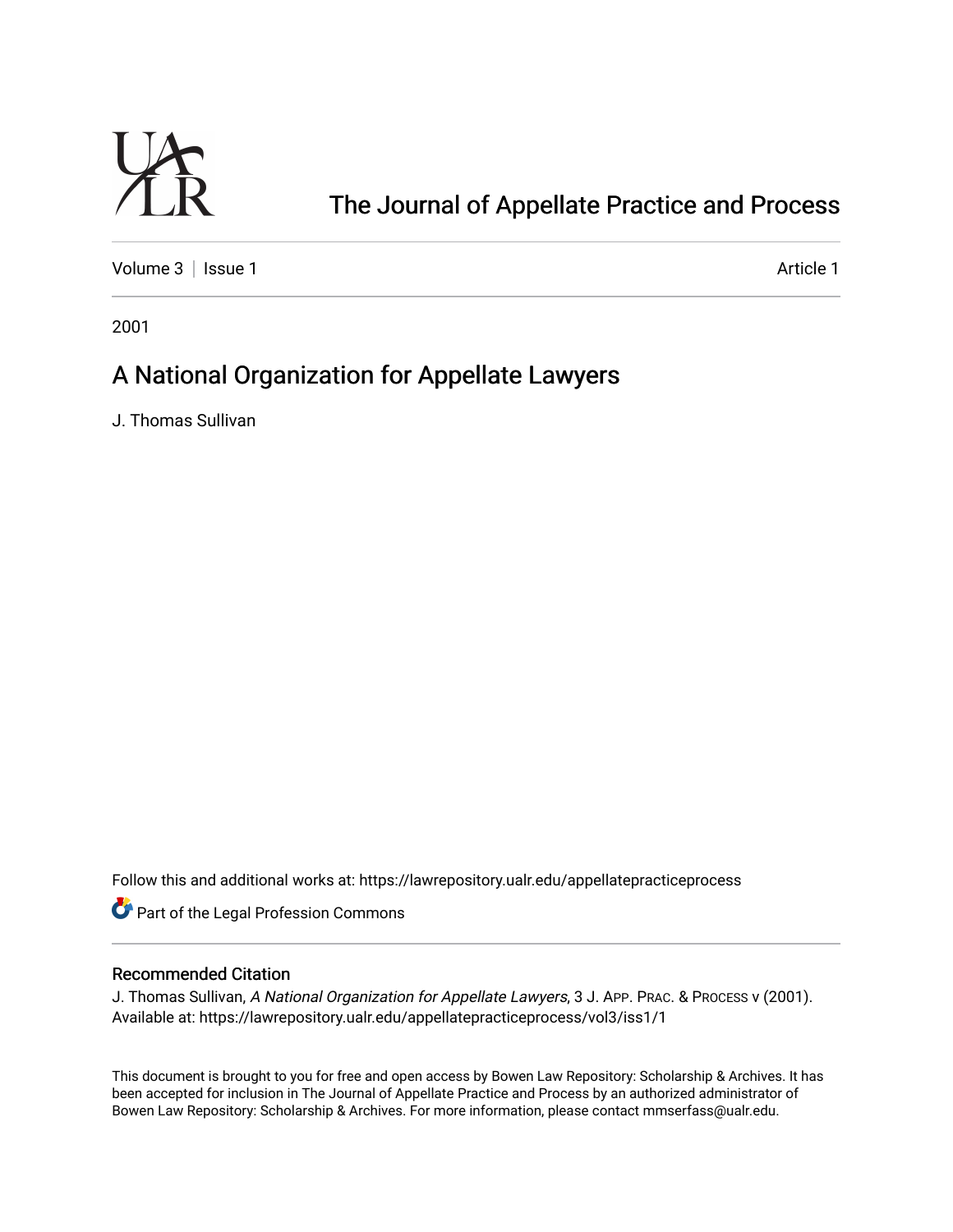# **THE JOURNAL OF APPELLATE PRACTICE AND PROCESS**

## FOREWORD

### A NATIONAL ORGANIZATION FOR APPELLATE LAWYERS

Many readers are undoubtedly aware of the creation of a new entity within the American Bar Association representing the interests of appellate practitioners. The Council of Appellate Lawyers, organized within the ABA Appellate Judges Conference, was created through the energy of lawyers and judges committed to the recognition of appellate practice as an important point of emphasis, distinct from other aspects of litigation, warranting a national organization. The Council is unique in its goal of offering a national focus and open membership within the ABA. Other outstanding organizations of appellate practitioners exist, of course, but most are limited by jurisdiction-various sections within state bar associations, for example-or do not offer open admission, such as the American Academy of Appellate Lawyers. Moreover, the Council deliberately seeks to bring appellate lawyers together with appellate judges in a forum which will facilitate exchange on the wide range of issues on which lawyers and judges share interests but often diverge in positions.

The Council's affiliation with the ABA or the attempt to include judges and practitioners may pose problems for some attorneys on ideological or policy grounds, of course. But the effort is likely to serve the interests of appellate lawyers due to its inherent ability to afford us a corporate voice in appellate policymaking that has perhaps been unavailable in the past. At a

THE **JOURNAL** OF APPELLATE PRACTICE AND **PROCESS** Vol. 3, No. 1 (Spring 2001)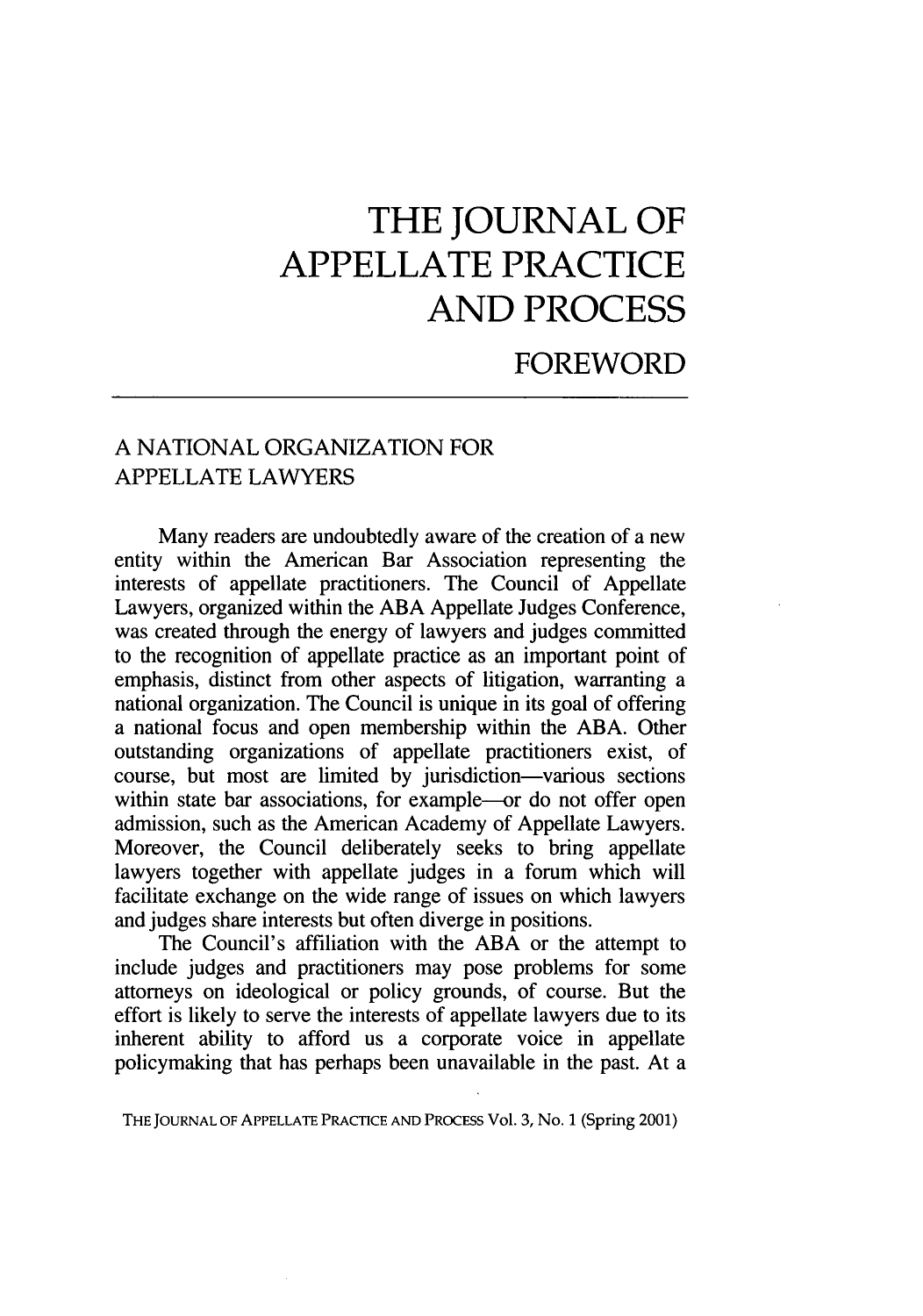time when appellate practice rules are reshaping the briefwriting process, often compromising completeness for brevity's sake, practitioners need a strong vehicle for input on the framework under which we represent our clients and earn our fees. Membership in the Council of Appellate Lawyers is open to any lawyer who practices, teaches, or has an interest in appellate law and procedure. Dues are \$35 plus ABA dues. To become a member, contact Melissa Sehstedt at sehstedm@staff.abanet.org or call 800/238-2667 ext. 5704.

#### MORE ON REPLIES

It is often difficult to resist the opportunity to respond to an opponent's arguments by filing a reply brief, as Jason Vail observed in his Practice Note in *The Journal* last year.' To the extent that the rules of appellate procedure in any given jurisdiction expressly permit reply briefs, counsel are often predisposed to file because of various pressures which do not bear at all on the virtue of filing a formal reply brief. The client may demand a reply brief and may be able to pay a substantial fee for the additional work. Counsel may be concerned about how the client, or another attorney, or a court, may view a decision not to reply should a case be ultimately lost. Often, counsel will file a reply brief expecting that an ineffective assistance writ will be directed at the decision not to reply. The filing of a reply brief becomes another acceptable option in the appellate lawyer's arsenal of vehicles for argument, resorted to even when unnecessary.

On the other hand, the reply brief may be counsel's way of continuing to argue vigorously on behalf of a client whose case has already been fully explored and whose claims have been clearly set forth. But the fear that a point will be ignored or misunderstood—and the case lost as a consequence—itself creates an important pressure to reply, even though reasoned judgment might well dictate that the reply brief is unnecessary to a proper resolution of the claims raised on appeal.

One way to address counsel's anguish in the decision concerning whether to file the reply brief would be for appellate

<sup>1.</sup> Jason Vail, *The Pitfalls of Replies,* 2 J. App. Prac. & Process 213 (2000).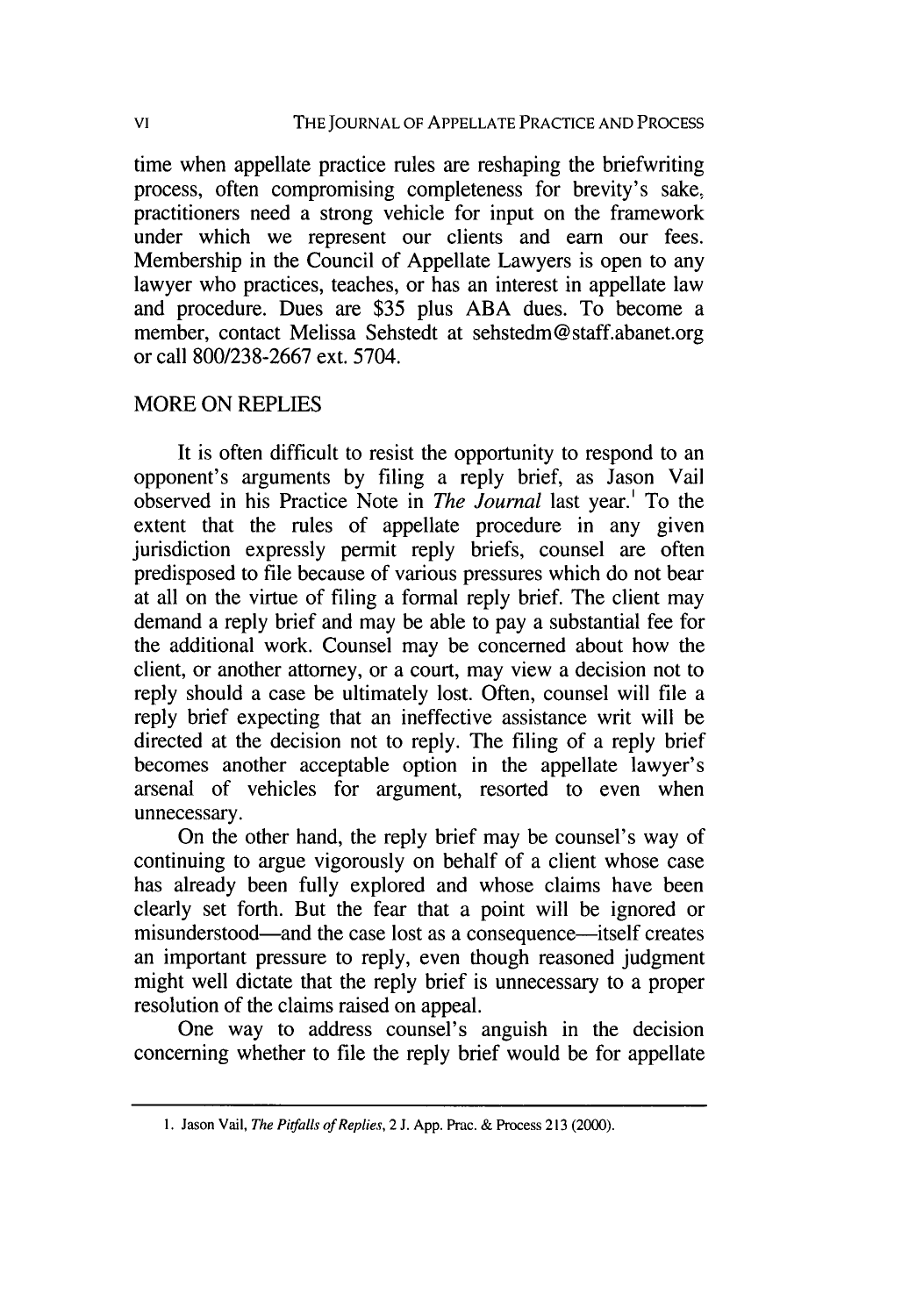courts to limit-by rule-the option of replying. Clearly, counsel should be afforded an opportunity to reply in certain circumstances—such as when new authority is available, particularly if the authority is controlling; when opposing counsel has asserted a procedural bar, a theory for affirmance, or authority not previously addressed in the opening brief; or when opposing counsel has misstated an important fact or misrepresented the holding in a significant case.<sup>2</sup> Any limiting rule should probably reflect the need to permit a formal reply in these circumstances, but the rule might require a motion for leave to file the reply brief, setting forth precisely the basis on which additional argument is necessary.

But one other innovation might be valuable. That would be to expressly preclude reply briefs which only reargue points previously argued, as well as barring new issues from being raised on appeal, unless the court itself directs additional briefing. Just as Judge Myron Bright has suggested the potential value of having the appellate court alert counsel as to those issues on which oral argument would be most valuable to the court.<sup>3</sup> the court's preliminary review of the written briefs might also suggest matters warranting additional briefing, or answer, in the form of a reply brief. The rule could be drafted to permit sufficient time for review before a reply brief is filed, and the court would itself designate the scope of reply.

Rule of Appellate Procedure XX: Reply briefs.

No reply brief shall be filed by the appellant except as provided in this rule or by order of the court.

(a) A reply brief may be filed by the appellant as a matter of right in the following circumstances:

> (1) to alert the court to a decision or other authority not announced prior to the filing of the brief in chief which provides mandatory or persuasive authority with respect to the disposition of any issue briefed by the parties;

<sup>2.</sup> One guide for the scope of replies has been provided by Senior Judge Ruggero J. Aldisert, *Winning on Appeal: Better Briefs and Oral Argument* 254 (NITA rev. ed. 1996). The five circumstances Judge Aldisert finds warranting reply are essentially reflected here.

<sup>3.</sup> Myron H. Bright, *Focus on the Crucial Issue, I* **J.** App. Prac. & Process **31** (1999).